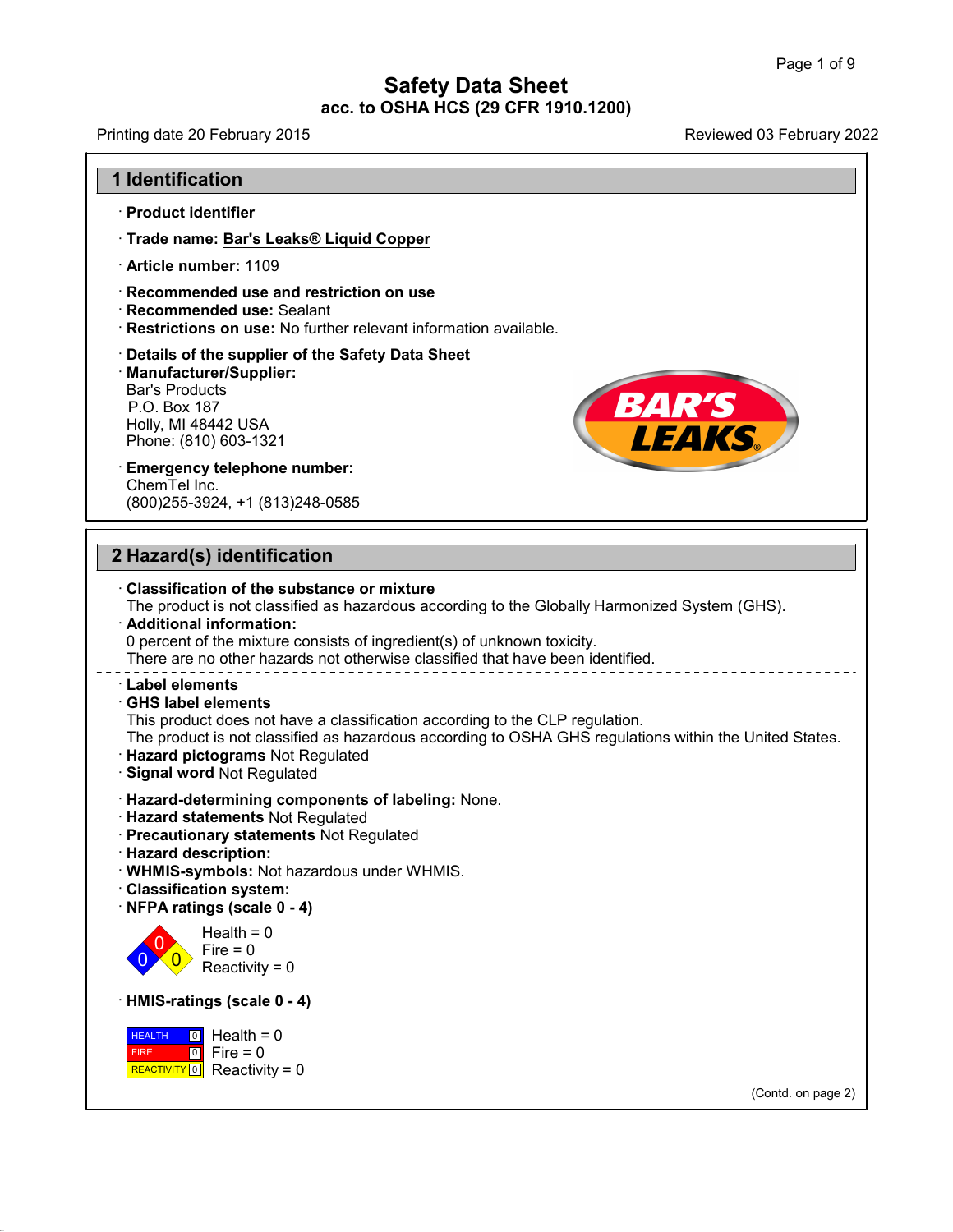Printing date 20 February 2015 **Reviewed 03 February 2022** 

**Trade name: Barety Dames Safety Dames Safety Dames Safety**<br>Trade name: Bar's Leaks® Liquid Copper<br>Trade name: Bar's Leaks® Liquid Copper · **Other hazards Altername: Bar's Leaks® Liquid Copper<br>
→ Other hazards<br>
→ Results of PBT and vPvB assessment<br>
→ PBT: Not applicable.<br>
→ vPvB: Not applicable.** 

(Contd. of page 1)

3-5%

**• Other hazards<br>• Results of PBT and vPvB as<br>• PBT: Not applicable. · vPvB: Not applicable.** 

# **3 Composition/information on ingredients<br>
The Composition/information on ingredients<br>
Composition/information on ingredients<br>
Chemical characterization: Mixtures EXECUSE: Not applicable.<br>
3 Composition/information on ingredients<br>
Chemical characterization: Mixtures<br>
Description: Mixture of the substances listed below<br>
Dangerous components:**

• **Chemical characterization: Mixtures**<br>• **Description:** Mixture of the substances listed below with nonhazardous additions.<br>• **Dangerous components:**<br>• 1344-09-8 silicic acid, sodium salt<br>•  $\frac{25 \text{ Mpc}}{1000 \text{ Npc}}$   $\frac{25$ 

1344-09-8 silicic acid, sodium salt

Chemical characterization: Mixtures<br>
Description: Mixture of the substances listed belo<br>
Dangerous components:<br>
1344-09-8 silicic acid, sodium salt<br>
Wet. Corr. 1, H290; Skin Corr. 1B, F<br>
STOT SE 3, H335 racterization: Mixtures<br>Mixture of the substances listed below with nonhazardous additions.<br>mponents:<br>cic acid, sodium salt<br>Met. Corr. 1, H290; Skin Corr. 1B, H314; Eye Dam. 1, H318<br>STOT SE 3, H335 Met. Corr. 1, H290; Skin Corr. 1B, H314; Eye Dam. 1, H318<br>
7440-50-8 copper<br>
Badditional information: Dangerous components:<br>
1344-09-8 silicic acid, sodium salt<br>  $\frac{1}{2}$ Met. Corr. 1, H290; Skin Corr. 1B, H314; Eye Dam. 1, H318<br>  $\frac{1}{2}$ Met. Corr. 1, H290; Skin Corr. 1B, H314; Eye Dam. 1, H318<br>
7440-50-8 copper <1.0%<br>
A

T440-50-8 copper<br> **Additional information:** (<1.0%)<br>
For the listed ingredients, the identity and exact percentages are being withheld as a trade secret.

# **440-50-8 copper<br>
Additional information:**<br>
For the listed ingredients, the identition<br>
4 First-aid measures<br>
Description of first aid measures

For the listed ingredients, the identity and example.<br> **First-aid measures**<br>
• **Description of first aid measures**<br>
• **General information:** No special measures<br>
• **After inhalation:** Supply fresh air: consult do

- **First-aid measures**<br>
· **Description of first aid measures**<br>
· **General information:** No special measures required.<br> **· After inhalation:** Supply fresh air; consult doctor in case of complaints.<br> **· After skin contact:**<br>
C **Description of first aid measures<br>
General information:** No special measu<br> **After inhalation:** Supply fresh air; consu<br> **After skin contact:**<br>
Clean with water and soap.<br>
If skin irritation continues, consult a docte<br> **Af** If Sescription of first aid measures<br> **General information:** No special measures required.<br> **After inhalation:** Supply fresh air; consult doctor in case.<br> **After skin contact:**<br>
Clean with water and soap.<br>
If skin irritati
- 

After inhalation: Supply fresh air; consult do<br>
After skin contact:<br>
Clean with water and soap.<br>
If skin irritation continues, consult a doctor.<br>
After eye contact :<br>
Remove contact lenses if worn.<br>
Rinse opened eye for se Provided a Solid Clean with water and soap.<br>
If skin irritation continues, consult a doctor.<br> **After eye contact:**<br>
Remove contact lenses if worn.<br>
Rinse opened eye for several minutes under running water. If symptoms pers If skin irritation continues, consult a doctor.<br>**After eye contact:**<br>Remove contact lenses if worn.<br>Rinse opened eye for several minutes under running water.<br>**After swallowing:**<br>Rinse out mouth and then drink plenty of wat

**Example 31 After eye contact:**<br>
Rinse opened eye for several minutes under running water. If symptoms<br> **After swallowing:**<br> **Rinse out mouth and then drink plenty of water.**<br>
Do not induce vomiting; immediately call for m Frame opened eye for several minutes under running water. If symptoms persist, consult a doctor.<br> **After swallowing:**<br>
This equal mouth and then drink plenty of water.<br>
Do not induce vomiting; immediately call for medical

• **After swallowing:**<br> **Condition and then drink plenty of water.**<br> **Do not induce vomiting; immediately call for medical help.**<br>
• **Information for doctor:**<br>
• **Most important symptoms and effects, both acute and delayed** Do not induce vomiting; immediately call for medic<br>Information for doctor:<br>Most important symptoms and effects, both ac<br>Danger No further relevant information available.<br>Indication of any immediate medical attention a<br>No f **First Important Symptoms and enects**<br> **Example 1** Danger No further relevant information and<br> **Indication of any immediate medical and<br>
No further relevant information available.<br>
<b>5 Fire-fighting measures**<br> **Extinguishin** No further relevant information available.<br> **Extinguishing measures**<br> **Extinguishing media**<br> **Extinguishing media**<br> **Extinguishing agents:** Use fire fighting measures that suit the environment.<br> **For safety reasons unsuita** 

40.1.0

- 
- 

Special hazards arising from the substance or mixture No further relevant information available.<br>(Contd. on page 3)

vailable.<br>(Contd. on page 3)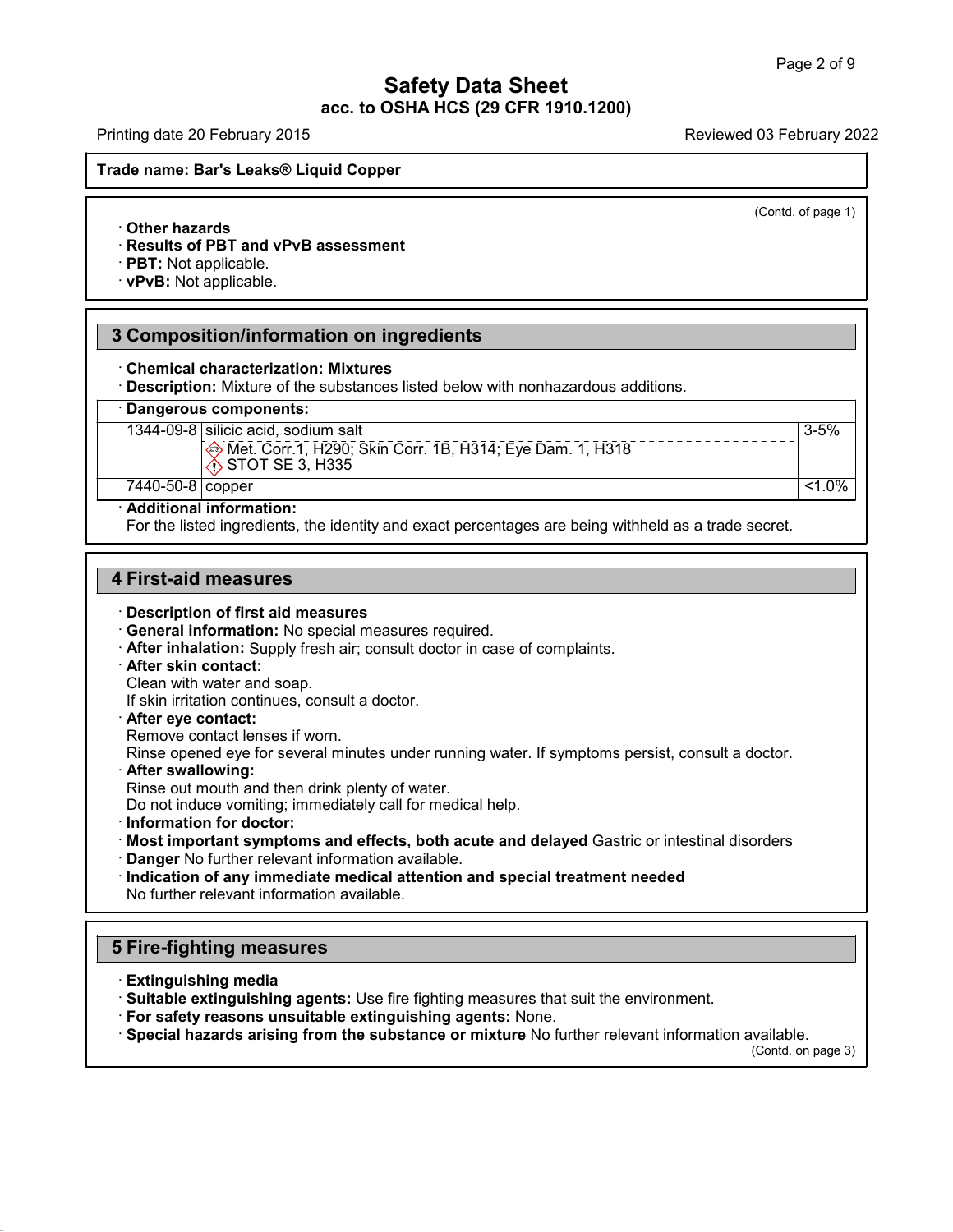Printing date 20 February 2015 **Reviewed 03 February 2022** 

# **Trade name: Barety Dames Safety Dames Safety Dames Safety**<br>Trade name: Bar's Leaks® Liquid Copper<br>Trade name: Bar's Leaks® Liquid Copper **EXPRESS CONSTRUMERY 2018**<br> **Advice for firefighters**<br>
Protective equipment:<br>
Wear self-contained respiratory to **Example 18 Second Service Equipment:**<br>
• **Advice for firefighters**<br>
• **Protective equipment:**<br>
• Wear self-contained respirator<br>
• Wear fully protective suit.

(Contd. of page 2)

Madvice for firefighters<br>
Advice for firefighters<br>
Protective equipment:<br>
Wear self-contained respiratory protective device.<br>
Wear fully protective suit.<br>
Additional information No further relevant information avails

**Advice for firefighters**<br> **Protective equipment:**<br>
Wear self-contained respiratory protective device.<br>
Wear fully protective suit.<br> **Additional information** No further relevant information available.

# 6 Accidental release measures

- **Frotective equipment:**<br>
Wear self-contained respiratory protective device<br>
Wear fully protective suit.<br> **Additional information** No further relevant infor<br> **6 Accidental release measures**<br>
Personal precautions, protective **Example 12 Constrained information No further relevant information available.<br>
<b>B**<br> **Personal precautions, protective equipment and emergency procedures<br>
Ensure adequate ventilation.<br>
Particular danger of slipping on leak**
- 
- **Particular danger of slipping on leaked/spilled product.**<br> **Particular danger of slipping on leaked/spilled product.**<br> **Particular danger of slipping on leaked/spilled product.**<br> **Particular danger of slipping on leaked/s Personal precautions, protective equipment and emergency procedures**<br>Ensure adequate ventilation.<br>Particular danger of slipping on leaked/spilled product.<br>**Environmental precautions:** Do not allow to enter sewers/ surface Ensure adequate ventilation.<br>Particular danger of slipping on leaked/spilled product.<br>**Environmental precautions:** Do not allow to enter sewers/ surface or ground<br>**Methods and material for containment and cleaning up:**<br>Abs Particular danger of slipping on leaked/spilled product.<br> **Environmental precautions:** Do not allow to enter sewers/ surface or<br> **Methods and material for containment and cleaning up:**<br>
Absorb with liquid-binding material Methods and material for containment and cleaning up:<br>
Absorb with liquid-binding material (sand, diatomite, acid binders, universal binders, sawdust).<br>
Dispose contaminated material as waste according to item 13.<br>
Clean t
- Dispose contaminated material as waste according to item 13.<br>Clean the affected area carefully; suitable cleaners are:<br>Warm water and cleansing agent<br>**Reference to other sections**<br>See Section 7 for information on safe hand Dispose contaminated material as waste according to item 13.<br>Clean the affected area carefully; suitable cleaners are:<br>Warm water and cleansing agent<br>**Reference to other sections**<br>See Section 7 for information on personal Clean the affected area carefully; suitable clear<br>Warm water and cleansing agent<br>**Reference to other sections**<br>See Section 7 for information on safe handling.<br>See Section 8 for information on personal prote<br>See Section 13 **12 Reference to other sections**<br>
See Section 7 for information on safe has<br>
See Section 8 for information on personal<br>
See Section 13 for disposal information.<br> **7 Handling and storage**<br> **Handling:**

· **Handling:**

**Fandling and storage<br>
· <b>Handling:**<br>
· **Precautions for safe handling**<br>
Use only in well ventilated areas.<br>
Prevent formation of aerosols. **Handling and storage<br>
Handling:<br>
Precautions for safe handling<br>
Use only in well ventilated areas.<br>
Prevent formation of aerosols.<br>
Information about protection against exple** 

- **Prevent formation of aerosols.**<br> **Precautions for safe handling**<br>
Use only in well ventilated areas.<br>
Prevent formation of aerosols.<br> **Conditions for safe storage, including any incompatibilities**<br> **Conditions for safe st** Prevent formation of aerosols.<br> **Conditions about protection against explosions and fires:** No special measures required.<br> **Conditions for safe storage, including any incompatibilities**<br> **Requirements to be met by storeroo**
- 
- 

40.1.0

· **Storage:**

Avoid storage near extreme heat, ignition sources or open flame.<br> **Conditions for safe storage, including any incompatibilities**<br> **Requirements to be met by storerooms and receptacles:**<br>
Avoid storage near extreme heat, ig Information about storage in one common storage facility:<br>Store away from foodstuffs.<br>Do not store together with oxidizing and acidic materials.<br>Further information about storage conditions: Keep receptacle tightly sealed. **Do Friddy Storage:**<br> **Provident Store together with oxidizing and acidic materials.**<br> **Provident Store away from foodstuffs.**<br> **Do not store together with oxidizing and acidic materials.**<br> **Provident Example Storage condi** 

Store away from loodsturns.<br>
Do not store together with oxidizing and acidic materials.<br>
Further information about storage conditions: Keep recept<br>
Specific end use(s) No further relevant information available.<br> **8 Exposur** 

· **Additional information about design of technical systems:** No further data; see item 7.

(Contd. on page 4)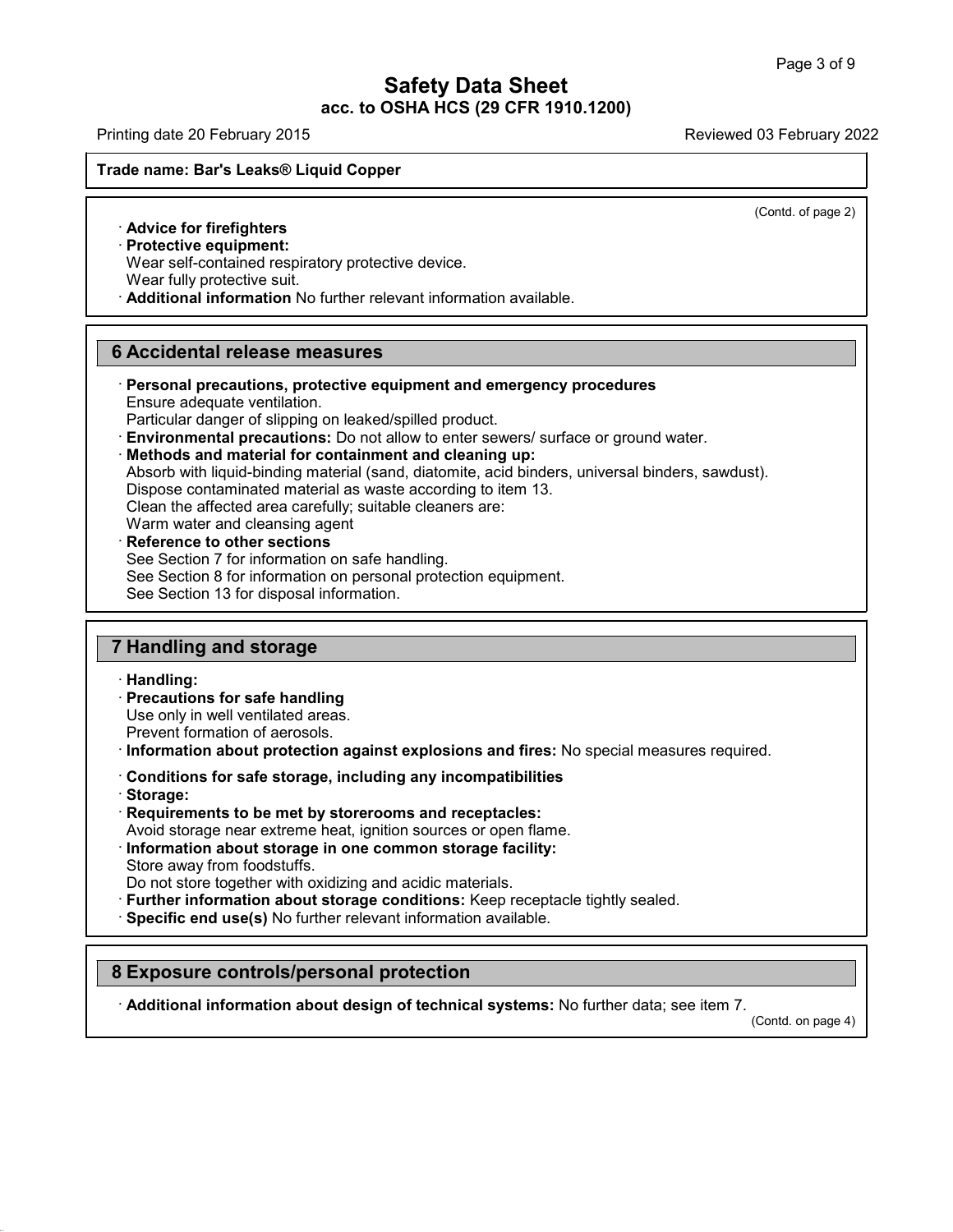Printing date 20 February 2015 **Reviewed 03 February 2022** 

40.1.0

**Trade name: Barety Dames Safety Dames Safety Dames Safety**<br>Trade name: Bar's Leaks® Liquid Copper<br>Trade name: Bar's Leaks® Liquid Copper

(Contd. of page 3) Trade name: Bar's Leaks® Liquid Copper<br>• Control parameters<br>• Components with limit values that require monitoring at the workplace: **Control parameters**<br>• **Control parameters**<br>• **Components with limit values that require monitoring at the workplace:**<br>• The product does not contain any relevant quantities of materials with critical v<br>• monitored at the Control parameters<br>
Control parameters<br>
Components with limit values that require monitoring at the workplace:<br>
The product does not contain any relevant quantities of materials with critical values that have to be<br>
monito Control parameters<br>
• **Components with limit values that require monitoring at the workplace**:<br>
The product does not contain any relevant quantities of materials with critical values that have the<br> **• Additional informatio** The product does not contain any rele<br>monitored at the workplace.<br>**Additional information:** The lists that we<br>**Exposure controls**<br>**Personal protective equipment:**<br>**General protective and hygienic meas**<br>The usual precaution monitored at the workplace.<br> **Additional information:** The lists that were valid durined the **Exposure controls**<br> **Personal protective equipment:**<br> **General protective and hygienic measures:**<br>
The usual precautionary measu Additional information: The lists that were valid during the creation were used as basis<br> **Exposure controls**<br> **Personal protective equipment:**<br> **General protective and hygienic measures:**<br>
The usual precautionary measures Exposure controls<br>
Personal protective equipment:<br>
General protective and hygienic measures:<br>
The usual precautionary measures for handling chemicals sho<br>
Keep away from foodstuffs, beverages and feed.<br>
Immediately remove Exposure controls<br>
Personal protective equipment:<br>
General protective and hygienic measures:<br>
The usual precautionary measures for handling chemicals should be<br>
Keep away from foodstuffs, beverages and feed.<br>
Immediately r **Personal protective equipment:**<br> **General protective and hygienic measures:**<br>
The usual precautionary measures for handling chemicals shoule<br>
Keep away from foodstuffs, beverages and feed.<br>
Immediately remove all soiled a General protective and hygienic measure<br>The usual precautionary measures for hand<br>Keep away from foodstuffs, beverages and<br>Immediately remove all soiled and contamin<br>Wash hands before breaks and at the end c<br>Store protecti The usual precautionary measures for handling c<br>Keep away from foodstuffs, beverages and feed.<br>Immediately remove all soiled and contaminated<br>Wash hands before breaks and at the end of wor<br>Store protective clothing separat Keep away from foodstuffs, beverages and feed.<br>
Immediately remove all soiled and contaminated clothing.<br>
Wash hands before breaks and at the end of work.<br>
Store protective clothing separately.<br>
Do not inhale gases / fumes Store protective clothing separately.<br>
Do not inhale gases / fumes / aerosols.<br>
Avoid contact with the eyes and skin.<br> **Engineering controls:** No further relevant information available.<br> **Breathing equipment:**<br>
Not require Do not inhale gases / fumes / aerosols.<br>Avoid contact with the eyes and skin.<br>**Engineering controls:** No further relevant information available.<br>**Breathing equipment:**<br>Not required under normal conditions of use.<br>Use suita Avoid contact with the eyes and skin.<br>
• **Engineering controls:** No further relevant information available.<br>
• **Breathing equipment:**<br>
Not required under normal conditions of use.<br>
Use suitable respiratory protective devic The direct Homal conditions<br>able respiratory protective devable respiratory protective devable<br>on of hands:<br>Protective gloves Protection of hands:<br>
The glove material has to be impermeable and resistant to the product/ the substance/ the preparation.<br>
Due to missing tests no recommendation to the glove material can be given for the product/ the<br> Protective gloves<br>
The glove material has to be impermeable and resistant to the product/ the substance/ the preparation.<br>
Due to missing tests no recommendation to the glove material can be given for the product/ the<br>
pr protective gloves<br>The glove material has to be impermeable and resistant to the product/ the substance/ the preparation.<br>Due to missing tests no recommendation to the glove material can be given for the product/ the<br>prepar The glove material has to be impermeable and resistant to the product/ the substance/ the preparation.<br>Due to missing tests no recommendation to the glove material can be given for the product/ the preparation/ the chemica degradation<br>Material of gloves The glove material has to be in<br>Due to missing tests no rec<br>preparation/ the chemical mixtu<br>Selection of the glove materi<br>degradation<br>**Material of gloves**<br>The selection of the suitable g<br>quality and varies from man Due to missing tests no recommendation to the glove material can be given for the product/ the<br>preparation/ the chemical mixture.<br>Selection of the glove material on consideration of the penetration times, rates of diffusio preparation/ the chemical mixture.<br>Selection of the glove material on consideration of the penetration times, rates of diffusion and the<br>degradation<br>**Material of gloves**<br>The selection of the suitable gloves does not only d Selection of the glove material on consideration of the penetration times, rates of diffusion and the<br>degradation<br>**Material of gloves**<br>The selection of the suitable gloves does not only depend on the material, but also on degradation<br> **Checked priors**<br>
The selection of the suitable gloves does not<br>
quality and varies from manufacturer to material<br>
substances, the resistance of the glove material<br> **Checked prior to the application.**<br> **Penetr** The selection of the suitable gloves does not only depend on the material, but also on further marks of<br>quality and varies from manufacturer to manufacturer. As the product is a preparation of several<br>substances, the resis quality and varies from<br>substances, the resista<br>checked prior to the app<br>**Penetration time of gld**<br>The exact break throug<br>be observed.<br>**Eye protection:** non time of give material<br>ct break through time has<br>ved.<br>Safety glasses **Eye protection:**<br>
Safety glasses<br> **Body protection:** Protective work clothing<br> **Limitation and supervision of exposure into the error. Example 3**<br>**Example 3**<br>**Exposure into the environment** No special requirements.<br> **Limitation and supervision of exposure into the environment** No special requirements. (Contd. on page 5)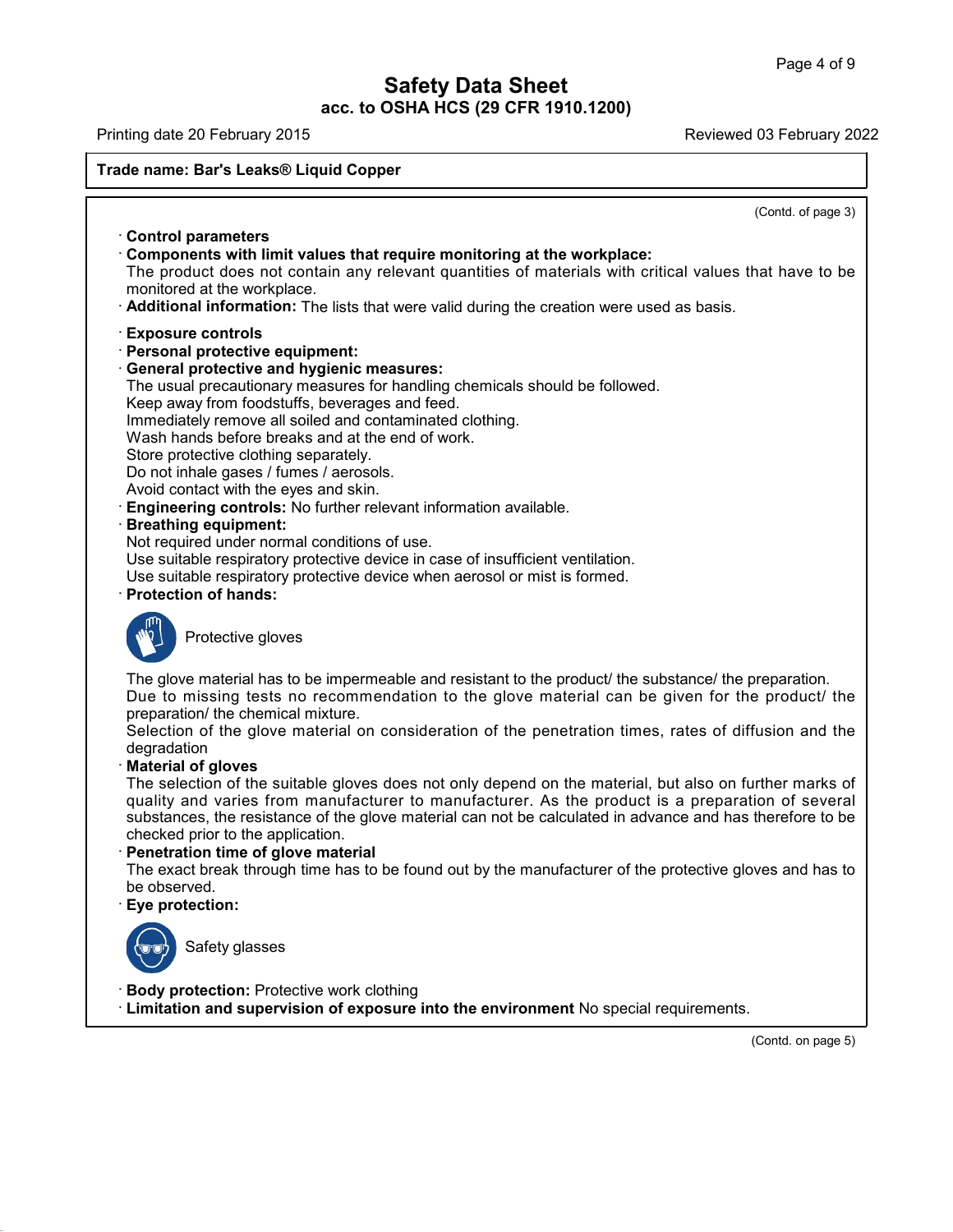# **Safety Data Sheet acc. to OSHA HCS (29 CFR 1910.1200) Safety Dames & Trade name:** Barty Dames Barty 2015<br>Trade name: Bar's Leaks® Liquid Copper

Printing date 20 February 2015

40.1.0

Reviewed 03 February 2022<br>
(Contd. of page 4)

|                                                                                                             | (Contd. of page 4)                                                                               |  |
|-------------------------------------------------------------------------------------------------------------|--------------------------------------------------------------------------------------------------|--|
| 9 Physical and chemical properties                                                                          |                                                                                                  |  |
| · Information on basic physical and chemical properties<br><b>General Information</b>                       |                                                                                                  |  |
| · Appearance:<br>Form:<br>Color:<br>· Odor:<br>Odor threshold:                                              | Suspension<br>Red-brown<br>Mild<br>Not determined.                                               |  |
| $\cdot$ pH-value at 20 °C (68 °F):                                                                          | $<$ 11                                                                                           |  |
| Change in condition<br><b>Melting point/Melting range:</b><br><b>Boiling point/Boiling range:</b>           | Undetermined.<br>104 °C (219 °F)                                                                 |  |
| · Flash point:                                                                                              | Not applicable.                                                                                  |  |
| · Flammability (solid, gaseous):                                                                            | Not applicable.                                                                                  |  |
| · Auto-ignition temperature:                                                                                | Not determined.                                                                                  |  |
| · Decomposition temperature:                                                                                | Not determined.                                                                                  |  |
| · Auto igniting:                                                                                            | Product is not self-igniting.                                                                    |  |
| Danger of explosion:                                                                                        | Product does not present an explosion hazard.                                                    |  |
| $\cdot$ Explosion limits:<br>Lower:<br>Upper:                                                               | Not determined.<br>Not determined.                                                               |  |
| · Vapor pressure at 20 °C (68 °F):                                                                          | 23 hPa (17 mm Hg)                                                                                |  |
| $\cdot$ Density at 20 °C (68 °F):<br><b>Relative density</b><br>· Vapour density<br><b>Evaporation rate</b> | 1.28 g/cm <sup>3</sup> (10.682 lbs/gal)<br>Not determined.<br>Not determined.<br>Not determined. |  |
| Solubility in / Miscibility with<br>Water:                                                                  | Fully miscible.                                                                                  |  |
| · Partition coefficient (n-octanol/water): Not determined.                                                  |                                                                                                  |  |
| · Viscosity:<br>Dynamic:<br>Kinematic:                                                                      | Not determined.<br>Not determined.                                                               |  |
| <b>Solvent content:</b><br><b>Organic solvents:</b>                                                         | Not determined.                                                                                  |  |
| <b>Solids content:</b><br><b>Other information</b>                                                          | Not determined.<br>No further relevant information available.                                    |  |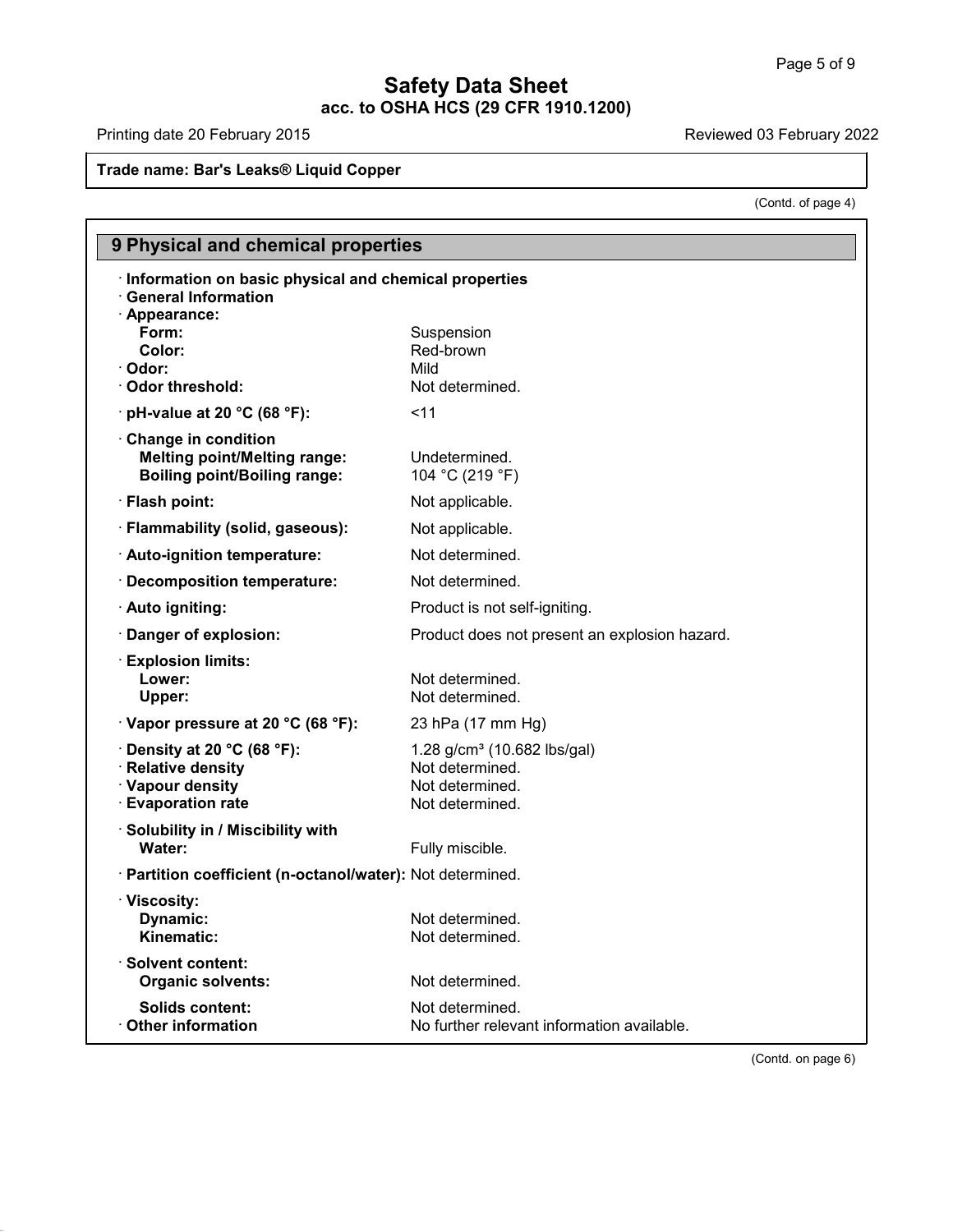Printing date 20 February 2015 **Reviewed 03 February 2022** 

03 February 2022<br>
Contd. of page 5)

# **Safety Dames & Trade name:** Barty Dames Barty 2015<br>Trade name: Bar's Leaks® Liquid Copper **10 Stability and reactivity<br>
10 Stability and reactivity<br>
Reactivity<br>
Reactivity**

# · **Reactivity**

- 
- **10 Stability and reactivity<br>
· Reactivity<br>
· Chemical stability<br>
· Thermal decomposition / conditions to be avoided:**

No decomposition if used and stored according to specifications.<br> **Possibility of hazardous reactions** 

**Stability and reactivity**<br>
• Reactivity<br>
• Chemical stability<br>
• Thermal decomposition *l* conditions to be avoided:<br>
• No decomposition if used and stored according to specifications.<br>
• **Possibility of hazardous reactio** Reactivity<br>Chemical stability<br>Thermal decomposition / conditions to be avoided:<br>No decomposition if used and stored according to specifications.<br>Possibility of hazardous reactions<br>Toxic fumes may be released if heated abov Chemical stability<br>
Thermal decomposition / conditions to be avoided:<br>
No decomposition if used and stored according to specifications.<br>
Possibility of hazardous reactions<br>
Toxic fumes may be released if heated above the d

- 
- 
- Reacts with strong acids and oxidizing agents.<br>
Conditions to avoid No further relevant information available.<br>
Incompatible materials: No further relevant information availa<br>
Hazardous decomposition products:<br>
Carbon mono · Incompatible materials: No further relevant information available.
- **11 Toxicological information**<br> **11 Toxicological information**<br> **11 Toxicological information**<br> **11 Toxicological information** 
	-

- **TOXIC METAL OXIGE SMOKE**<br>
I TOXICOlogical information<br>
∙ Information on toxicological effects<br>
∙ Acute toxicity:<br>
∙ LD/LC50 values that are relevant for classificat
- 
- **11 Toxicological information<br>
Information on toxicological effects<br>
Acute toxicity:<br>
LD/LC50 values that are relevant for classification: None.<br>
Primary irritant effect: Example 1 Development CONDE CONDENSTAND CONDENSTAND TO LARGE THE ACTIVE CONDENSTAND FOR PRIMARY IT PRIMARY irritant effect:**<br>• **Primary irritant effect:**<br>• **Primary irritant effect:**<br>• **on the skin:** No irritant effect.<br>
	-
	-
	-
	-
	-
	-

Information on toxicological effects<br>
Information on toxicological effects<br>
ID/LC50 values that are relevant for classification: None.<br>
Primary irritant effect:<br>
In the skin: No irritant effect.<br>
In the eye: Slight irritan on the skin: No irritant effect<br>
on the eye: Slight irritant effect on eyes.<br>
Sensitization: No sensitizing effects known.<br>
Subacute to chronic toxicity: No further relevant information available.<br>
Additional toxicological preparations: Sensitization: No sensitizing effects known.<br>Subacute to chronic toxicity: No further relevant information available.<br>Additional toxicological information:<br>The product is not subject to classification according to internal • **Subacute to chronic toxicity:** No further relevant information available.<br>• **Additional toxicological information:**<br>• The product is not subject to classification according to internally approve<br>preparations:<br>• When use

When used and handled according to specifications, the product does not have any harmful effects according to our experience and the information provided to us.<br> **Carcinogenic categories**<br> **· NTP (National Toxicology Progr** When used and handled according to specifications, the prod<br>according to our experience and the information provided to us.<br> **· Carcinogenic categories**<br> **· NTP (National Toxicology Program)**<br>
None of the ingredients is li

# **None of the ingredients is listed.**<br> **None of the ingredients is listed.**<br> **• OSHA-Ca (Occupational Safety & Health A**<br>
None of the ingredients is listed.<br>
• **Probable Routes of Exposure**<br>
Eye contact.<br>
Skin contact. None of the ingredients<br>
OSHA-Ca (Occupation<br>
None of the ingredients<br>
Probable Routes of E:<br>
Eye contact.<br>
Skin contact.<br>
Reneated Dose Toxici

**SKIN-Ca (Occupational Safety & Health Administration)**<br>None of the ingredients is listed.<br>**· Probable Routes of Exposure**<br>Eye contact.<br>Skin contact.<br>**· Repeated Dose Toxicity:** Repeated exposures may result in skin and/or **12 Ecological information<br>
12 Ecological information<br>
12 Ecological information<br>
13 Ecological information<br>
12 Ecological information<br>
13 Toxicity** 

· **Toxicity**

40.1.0

· **Aquatic toxicity:** The product contains materials that are harmful to the environment.

(Contd. on page 7)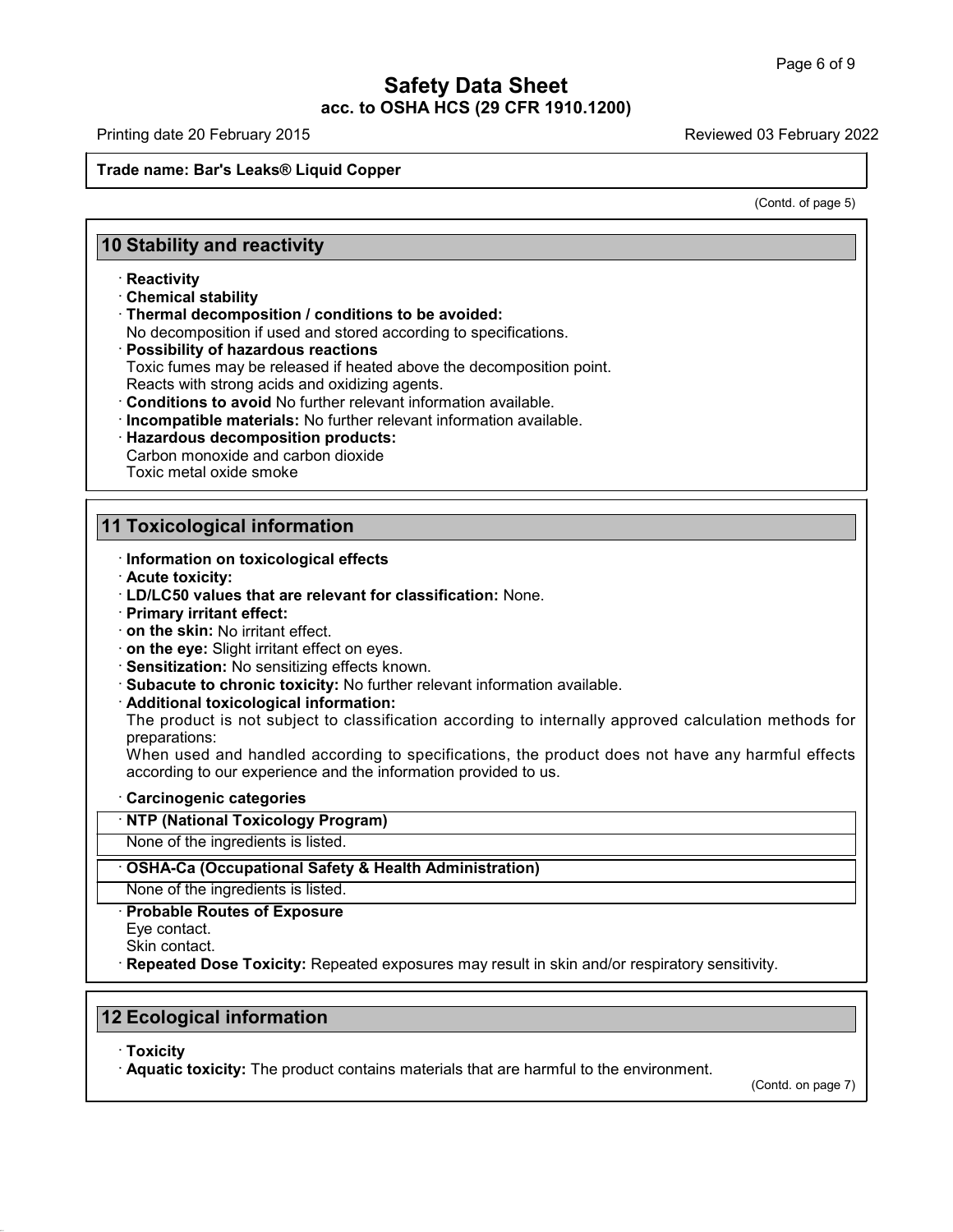Printing date 20 February 2015 **Reviewed 03 February 2022** 

# **Trade name: Barety Dames Safety Dames Safety Dames Safety**<br>Trade name: Bar's Leaks® Liquid Copper<br>Trade name: Bar's Leaks® Liquid Copper · **Persistence and degradability**

(Contd. of page 6)

de name: Bar's Leaks® Liquid Copper<br>
The organic portion of the product is biodegradable.<br>
The product is partially biodegradable. Significant residu<br>
Rehavior in environmental systems: The product is partially biodegradable.<br>
The organic portion of the product is biodegradable.<br>
The product is partially biodegradable. Significant residuals remain.<br> **Behavior in environmental systems:**<br> **Bioaccumulative p Persistence and degradability**<br>The organic portion of the product is biodegradable.<br>The product is partially biodegradable. Significant residuals remain.<br>**Behavior in environmental systems:**<br>**Bioaccumulative potential** Ma • **Persistence and degradability**<br>
• The organic portion of the product is biodegradable.<br>
• **Behavior in environmental systems:**<br>
• **Bioaccumulative potential** May be accumulated in organism<br>
• **Mobility in soil** No furth

# • **Behavior in environmenta**<br>• **Bioaccumulative potential**<br>• **Mobility in soil No further r**<br>• **Additional ecological information**<br>• **General notes:**<br>• This statement was deduced Due to available data on a

Behavior in environmental systems:<br>
Bioaccumulative potential May be accumulated in organism<br>
Mobility in soil No further relevant information available.<br>
Additional ecological information:<br>
General notes:<br>
This statement Bioaccumulative potential May be accumulated in organism<br>
Mobility in soil No further relevant information available.<br>
Additional ecological information:<br>
General notes:<br>
This statement was deduced from the properties of t Mobility in soil No further relevant information available.<br>
Additional ecological information:<br>
General notes:<br>
This statement was deduced from the properties of the single components.<br>
Due to available data on eliminabil

Additional ecological information:<br>General notes:<br>This statement was deduced from the properties of the single components.<br>Due to available data on eliminability/decomposition and bioaccumulation potential prolonged term<br>d damage of the environment can not be excluded.<br>The product contains heavy metals. Avoid transfer into the environment. Specific preliminary treatments<br>are necessary.<br>Do not allow undiluted product or large quantities of it This statement was deduced from the properties of the single components.<br>
Due to available data on eliminability/decomposition and bioaccumulation potential prolonged term<br>
damage of the environment can not be excluded.<br>
T The product contains heavy metals. Avoid transfer into the environment. Specific preliminary treatments are necessary.<br>
Do not allow undiluted product or large quantities of it to reach ground water, water course or sewage

system. The product contains heavy metals. Avoid transfer into the environment.<br>
are necessary.<br>
Do not allow undiluted product or large quantities of it to reach ground<br>
system.<br> **· Results of PBT and vPvB assessment**<br> **· PBT:** N

- 
- 
- **13 Disposal considerations**<br> **13 Disposal considerations**<br> **13 Disposal considerations**<br> **13 Disposal considerations**

# · **Recommendation:**

40.1.0

• Other adverse effects No further relevant information available.<br> **13 Disposal considerations**<br>
• Waste treatment methods<br>
• Recommendation:<br>
Must not be disposed of together with household garbage. Do not allow product Disposal considerations<br>Waste treatment methods<br>Recommendation:<br>Must not be disposed of together with household garbage. Do not allow product to reach sewage system.<br>Can be burned with household garbage after consulting wi **Disposal considerations**<br>Waste treatment methods<br>Recommendation:<br>Must not be disposed of together with household garbage. Do not allow product to reach sewage system.<br>Can be burned with household garbage after consulting **Proferent authorities and adhering to the necessary technical regulations:**<br>
Must not be disposed of together with household garbage. Do not allow product<br>
Can be burned with household garbage after consulting with the wa **Example 12 Follow Synthetics:** Can be burned with household garbage after consulting with the waste disposal facility pertinent authorities and adhering to the necessary technical regulations.<br> **· Uncleaned packagings:**<br>

- **11 Uncleaned packagings:**<br> **14 Tecommendation:** Disposal must be made according to official regulations.<br> **14 Tecommended cleansing agent:** Water, if necessary with cleansing agents.
- 

| 14 Transport information       |                 |                    |  |
|--------------------------------|-----------------|--------------------|--|
| $\cdot$ UN-Number              |                 |                    |  |
| · DOT, ADR, ADN, IMDG, IATA    | Not Regulated   |                    |  |
| · UN proper shipping name      |                 |                    |  |
| · DOT, ADR, ADN, IMDG, IATA    | Not Regulated   |                    |  |
| · Transport hazard class(es)   |                 |                    |  |
| · DOT, ADR, ADN, IMDG, IATA    |                 |                    |  |
| · Class                        | Not Regulated   |                    |  |
| · Packing group                |                 |                    |  |
| · DOT, ADR, IMDG, IATA         | Not Regulated   |                    |  |
| <b>Environmental hazards:</b>  |                 |                    |  |
| · Marine pollutant:            | No.             |                    |  |
| · Special precautions for user | Not applicable. |                    |  |
|                                |                 | (Contd. on page 8) |  |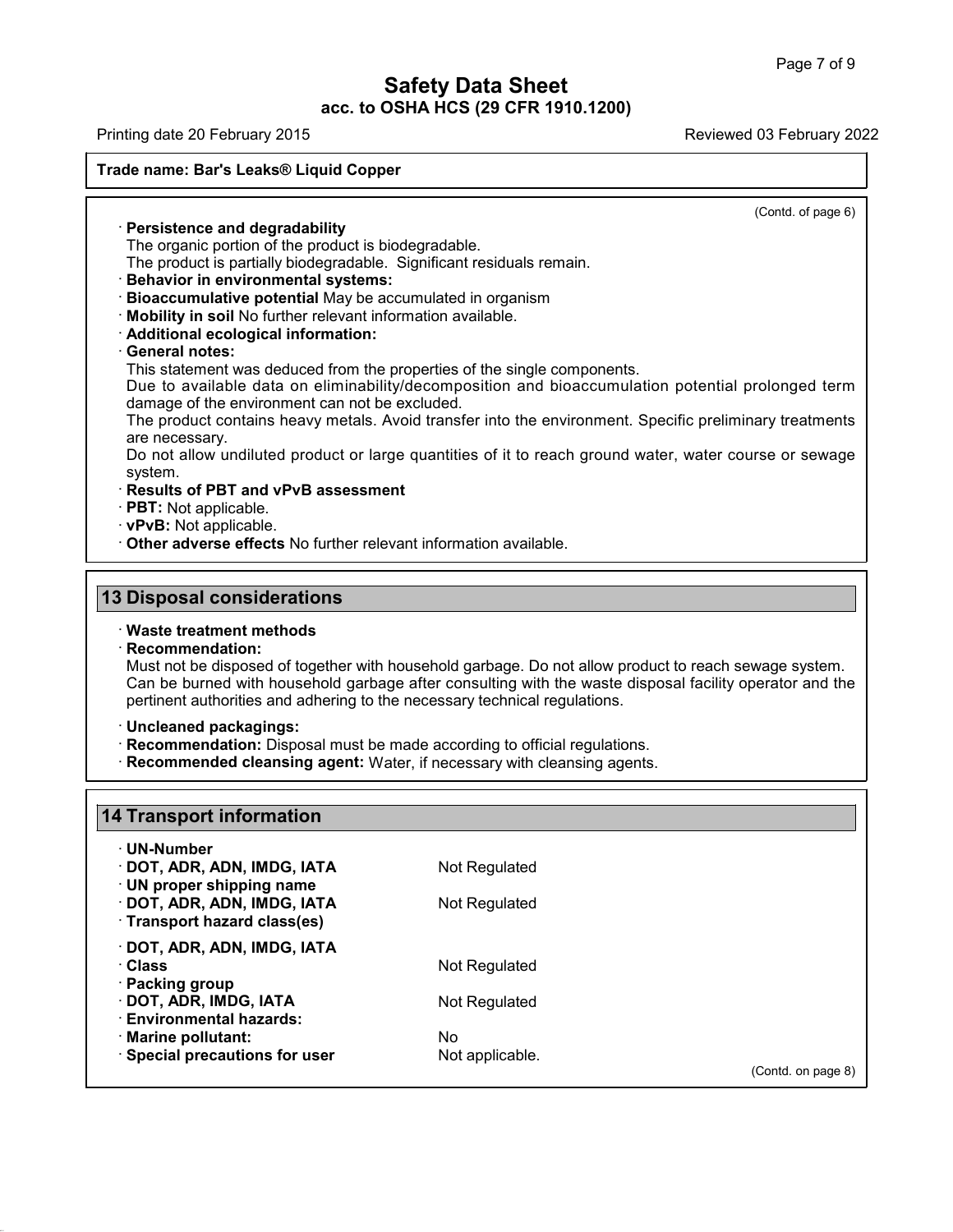Printing date 20 February 2015 **Reviewed 03 February 2022** 

**Trade name: Barety Dames Safety Dames Safety Dames Safety**<br>Trade name: Bar's Leaks® Liquid Copper<br>Trade name: Bar's Leaks® Liquid Copper

(Contd. of page 7)

· **Transport in bulk according to Annex II of** Frade name: Bar's Leaks® Liquid Copper<br>
Transport in bulk according to Annex II of<br>
MARPOL73/78 and the IBC Code<br>
• UN "Model Regulation":<br>
• **15 Regulatory information**<br>
• Safety, health and environmental regulations/legi

· ON "Model Regulation":<br>**Safety, health and environmental regulations/legislation specific for the substance or mixture**<br>· United States (USA)<br>· SARA **Example 15 Augulatory information<br>• Safety, health and environment<br>• United States (USA)<br>• Section 355 (extremely becarde** • **Safety, health and environmental regulations/legislat**<br>• United States (USA)<br>• **SARA**<br>• **Section 355 (extremely hazardous substances):**<br>None of the ingredients is listed. None of the ingredients is listed.<br>None of the ingredients is listed.<br>None of the ingredients is listed.<br>None of the ingredients is listed.<br>None of the ingredients are listed.

· **SARA**

**SARA**<br> **Exercion 355 (extremely hazardous substances):**<br>
None of the ingredients is listed.<br> **TSCA (Toxic Substances Control Act):**<br>
All ingredients are listed.<br> **All ingredients are listed. Example 313 (Specific toxic chemical index**<br>
• **Section 313 (Specific toxic chemical index**<br>
• **TSCA (Toxic Substances Control A**<br>
• **All ingredients are listed.**<br>
• **Proposition 65 (California)**<br>
• **Chemicals known to ca** 

**TSCA (Toxic Substances Control Act):**<br>
All ingredients are listed.<br> **Proposition 65 (California)**<br> **Chemicals known to cause cancer:**<br>
None of the ingredients are listed.

TSCA (Toxic Substances Control Act):<br>
All ingredients are listed.<br> **· Proposition 65 (California)**<br>
· Chemicals known to cause cancer:<br>
None of the ingredients are listed.<br>
None of the ingredients are listed.<br>
None of the • **Chemicals known to cause cancer:**<br>• **Chemicals known to cause reproductive toxicity for females:**<br>• **Chemicals known to cause reproductive toxicity for females:**<br>• **Chemicals known to cause reproductive toxicity for mal** The ingredients are listed.<br> **Chemicals known to cause reproductive toxicity for females:**<br> **Chemicals known to cause reproductive toxicity for males:**<br>
None of the ingredients is listed.<br> **Chemicals known to cause develop** 

None of the ingredients are listed.<br> **Chemicals known to cause reproductive toxicity for males:**<br>
None of the ingredients is listed.<br> **Chemicals known to cause developmental toxicity:**<br>
None of the ingredients is listed.<br>

• Chemicals known to cause developmental toxicity:<br>None of the ingredients is listed.<br>• Carcinogenic categories<br>• EPA (Environmental Protection Agency)<br>7440-50-8 copper<br>• IARC (International Agency for Research on Cancer)

Chemicals known to cause developmental toxicity:<br>
None of the ingredients is listed.<br>
Carcinogenic categories<br>
EPA (Environmental Protection Agency)<br>
7440-50-8 copper DIARC (International Agency for Research on Cancer) • Carcinogenic categories<br>• **EPA (Environmental Protection Agency)**<br>• 7440-50-8 copper<br>• **IARC (International Agency for Research on Cancer)**<br>• None of the ingredients is listed. None of the ingredients is listed.<br> **EPA (Environmental Protection Agency)**<br> **RAC (International Agency for Research on Cancer)**<br>
None of the ingredients is listed.<br>
None of the ingredients is listed.<br>
None of the ingredie

**EXECTS COMPTER CONCORREGIENT CONCORREGIENT CONCORREGIENT CONCORREGIENT CONCORREGIENT CONCORREGIENT CONCORREGIENT CONCORREGIENT CONCORREGIENT CONCORREGIENT CONCORREGIENT CONCORREGIENT CONCORREGIENT CONCORREGIENT CONCORREGI TEV (Threshold Limit Value established by<br>
None of the ingredients is listed.**<br> **• NIOSH-Ca (National Institute for Occupation None of the ingredients is listed.**<br>
• **State Right to Know Listings**<br>
• None of the ingredien **NONE OF the ingredients is listed.**<br> **NONE CA (National Institute for Occupation None of the ingredients is listed.**<br> **Canadian substance listings:**<br> **Canadian Domestic Substances List (DSL)** 

• **Canadian Substances Chinal Substances**<br>• **Canadian Substance listings**<br>• **Canadian Substance listings:**<br>• **Canadian Domestic Substances List (DSL)**<br>• All ingredients are listed.

40.1.0

- State Right to Know Listings<br>
None of the ingredients is listed.<br> **· Canadian Substance listings:**<br>
· **Canadian Domestic Substances List (DSL)**<br>
All ingredients are listed.<br> **· Canadian Ingredient Disclosure list (limit Canadian substance listings:**<br>Canadian Domestic Substances List (DSL)<br>All ingredients are listed.<br>Canadian Ingredient Disclosure list (limit 0.1%)<br>None of the ingredients is listed.

(Contd. on page 9)